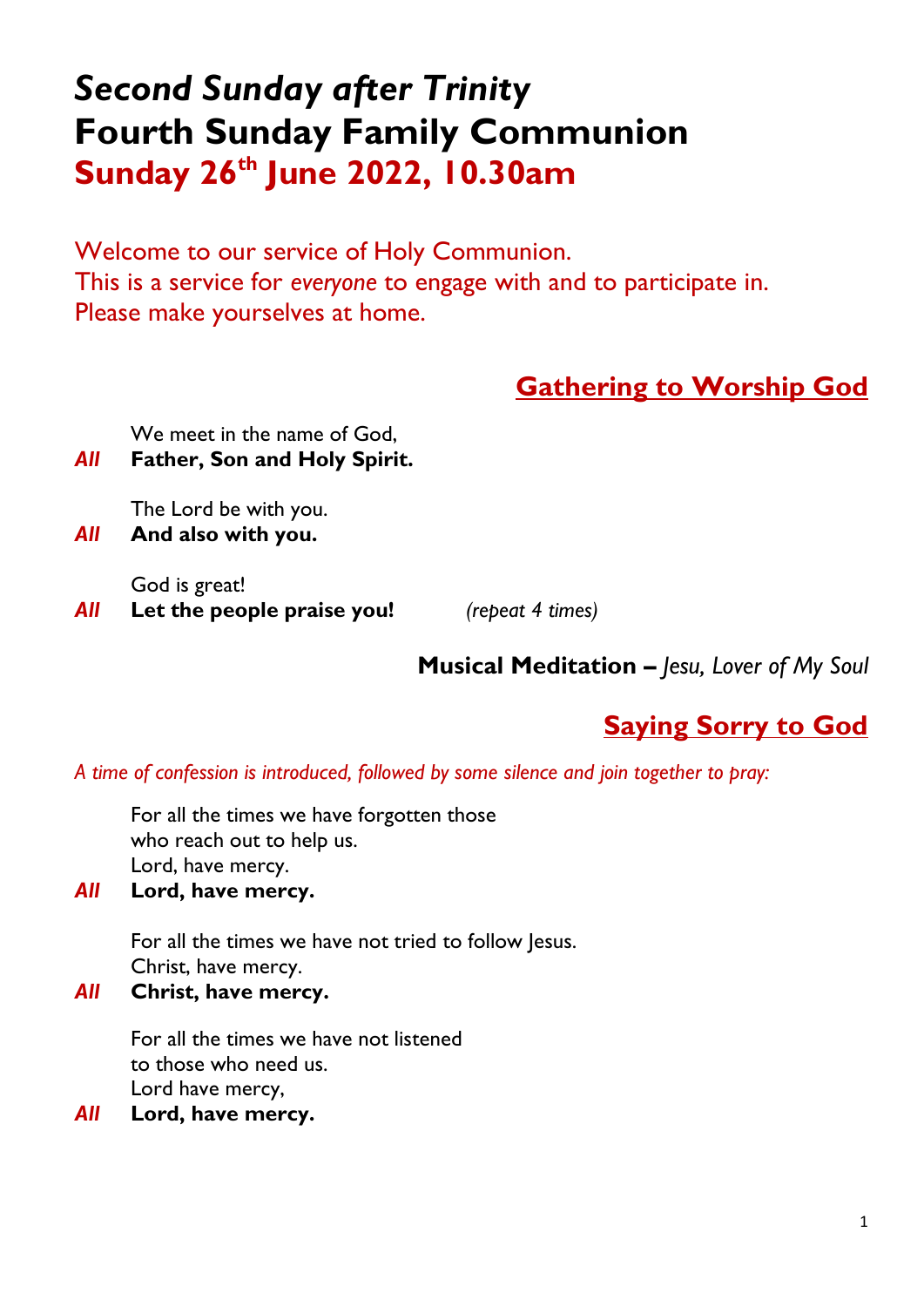May the God of love bring *us* back to himself, forgive *us our* sins, and assure *us* of his eternal love in Jesus Christ our Lord.

*All* **Amen.**

**Gloria in Excelsis** *(sung to the tune Ode to Joy)*

*All* **Glory be to God in heaven, peace to those who love him well; on the earth let all his people speak his grace, his wonders tell: Lord, we praise you for your glory, mighty Father, heaven's king; hear our joyful adoration and accept the thanks we bring.**

> **Only Son of God the Father, Lamb who takes our sin away, now with God in triumph seated for your mercy, Lord, we pray: Jesus Christ, most high and holy, Saviour, you are God alone in the glory of the Father with the Spirit: Three-in-One!**

> > **Prayer of the Day (the Collect)**

Faithful Creator, whose mercy never fails: deepen our faithfulness to you and to your living Word, Jesus Christ our Lord.

*All* **Amen.**

## **Hearing and Responding to the Bible**

### **Old Testament Reading** *– 1 Kings Chapter 19. Verses 15-16,19-21*

A reading from the first book of Kings

### **Elisha Becomes a Prophet**

**<sup>15</sup>** The LORD said, "Go back. Take the road that leads to the desert around Damascus. Go into Damascus and anoint Hazael as king over Aram.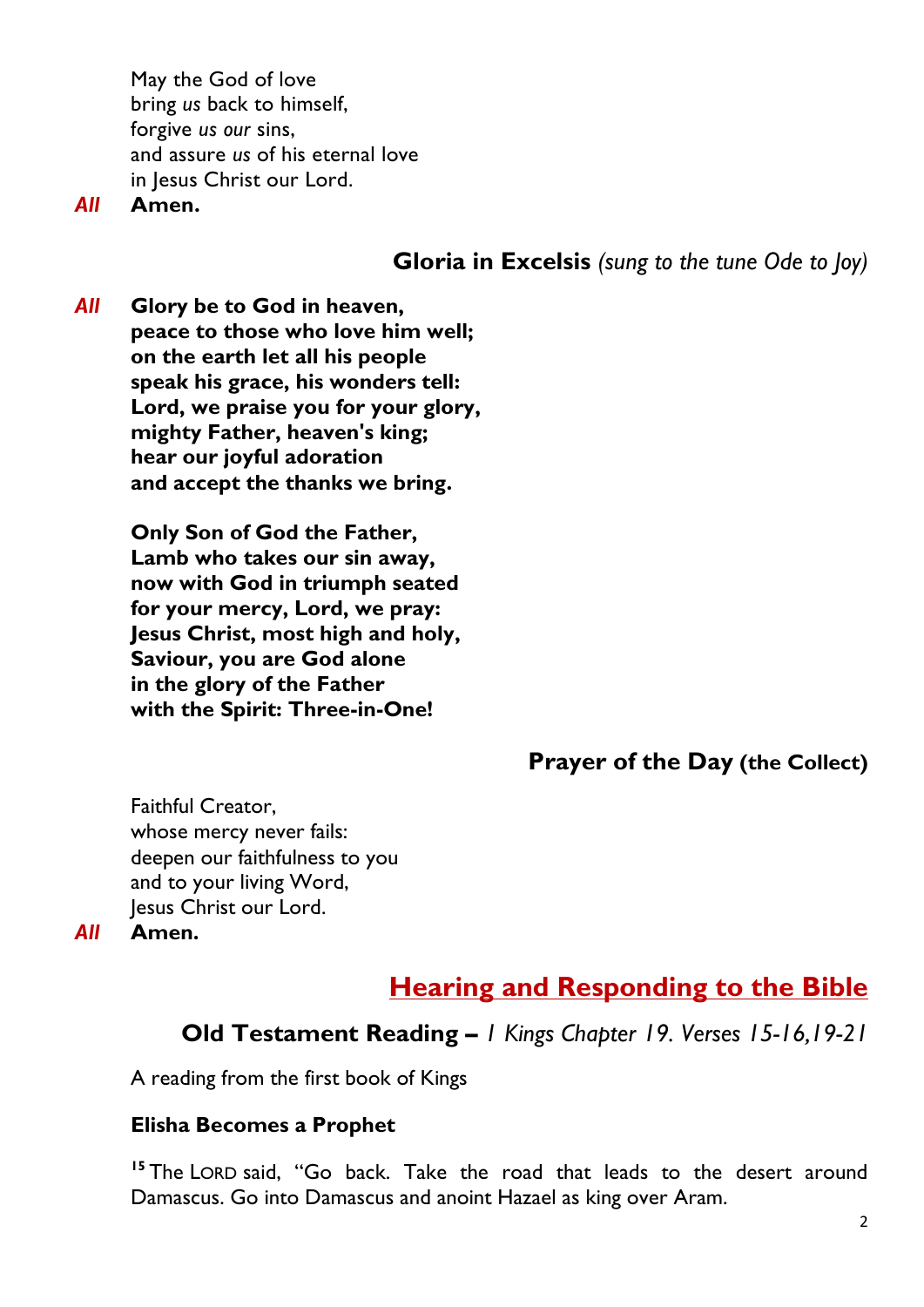<sup>16</sup> Then anoint Jehu son of Nimshi as king over Israel. Next, anoint Elisha son of Shaphat from Abel Meholah. He will be the prophet who takes your place.

**<sup>19</sup>** So Elijah left that place and went to find Elisha son of Shaphat. Elisha was plowing 12 acres of land and was working on the last acre when Elijah came. Elijah went to Elisha and put his coat on Elisha. **<sup>20</sup>** Elisha immediately left his oxen and ran after Elijah. Elisha said, "Let me kiss my mother and father goodbye. Then I will follow you."

Elijah answered, "You can do that. I will not stop you."

**<sup>21</sup>** Elisha turned away from him and went back. He killed the oxen and used the yoke for firewood. He boiled the meat, gave it to the people, and they all ate together. Then Elisha went to follow Elijah and became his helper.

This is the Word of the Lord.

### *All* **Thanks be to God.**

**Hymn** – *Judge Eternal (no.372)*

*All* **Judge eternal, throned in splendour, Lord of lords and King of kings, with thy living fire of judgement purge this realm of bitter things: solace all its wide dominion with the healing of thy wings.**

> **Still the weary folk are pining for the hour that brings release: and the city's crowded clangour cries aloud for sin to cease; and the homesteads and the woodlands plead in silence for their peace.**

**Crown, O God, thine own endeavour; cleave our darkness with thy sword; feed thy people's hungry spirits with the richness of thy word; cleanse the body of this nation through the glory of the Lord.**

### **Gospel Reading** *– Luke Chapter 9. Verses 51-end*

Hear the Gospel of our Lord Jesus Christ according to Luke *All* **Glory to you, O Lord.**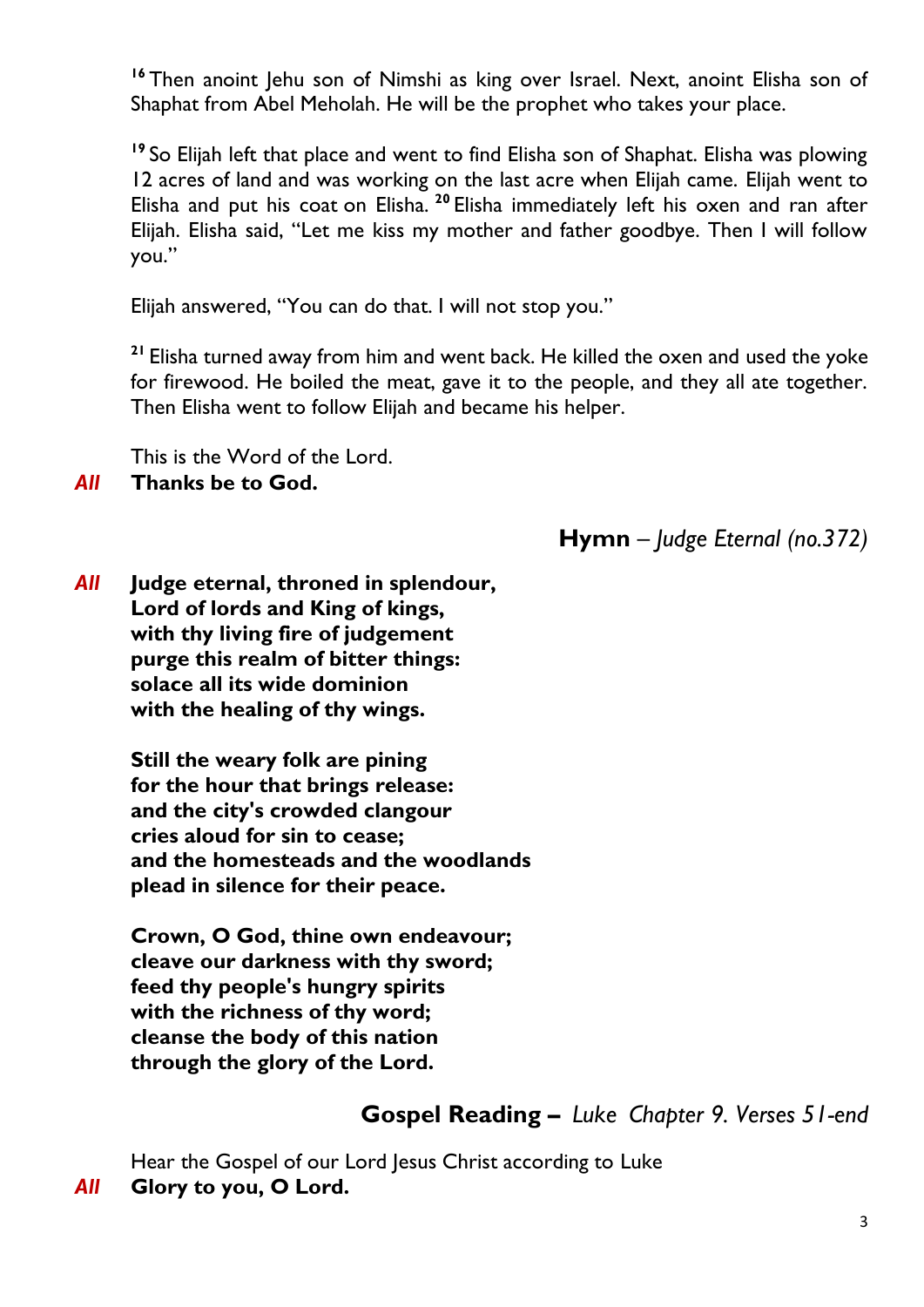Messengers came to the Samaritan village. 'Make ready for Jesus,' they said, 'he's coming to stay.' 'Where is Jesus going?' the villagers asked. When the messengers said he was on his way to Jerusalem, the Samaritans refused to welcome him.

James and John, who heard the villagers, were angry with the Samaritans and asked Jesus, 'Shall we pray for God to send fire down on them and burn them up?' Jesus told them off sharply, and they went on to another village.

Jesus attracted people as he travelled, but he knew it wasn't easy to follow him. One man approached him and said, 'I will follow you wherever you go.' Jesus replied, 'Following me would mean giving up all your comforts. I am not like a fox who has a hole, or a bird who has a nest; I don't know when or where I'll find somewhere to sleep.'

Jesus asked a man to come with him, but he said, 'Let me bury my father first.' Jesus answered, 'Let the dead bury their own dead; but as for you, go and proclaim the kingdom of God.'

A third person told Jesus, 'I will follow you, but I have to say goodbye to my family first.' Jesus said, 'Like a man ploughing a field, you have to keep looking forward. No one who looks back is fit for the kingdom of God.'

This is the Gospel of the Lord. *All* **Praise to you, O Christ.**

**Rev Joe's Talk –** *Holding on to Jesus*

**Worship Song –** *This I believe performed by Sara & Andy, Mike & Claire, Richard & Lyn*

**Our Father everlasting The all creating One God Almighty Through Your Holy Spirit Conceiving Christ the Son Jesus our Saviour I believe in God our Father I believe in Christ the Son I believe in the Holy Spirit Our God is three in one I believe in the resurrection That we will rise again For I believe in the name of Jesus**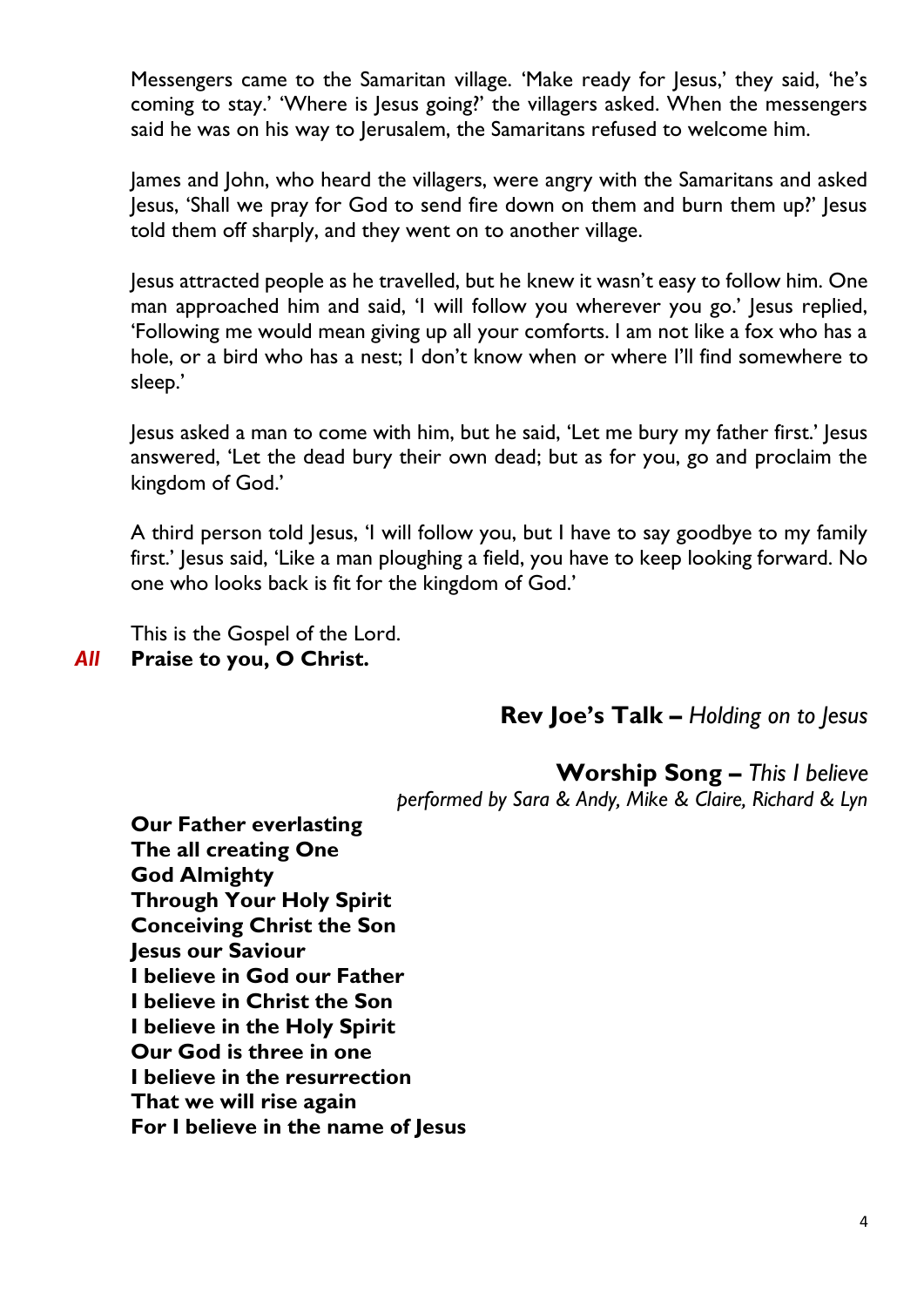**Our Judge and our Defender Suffered and crucified Forgiveness is in You Descended into darkness You rose in glorious light Forever seated high**

**I believe in God our Father I believe in Christ the Son I believe in the Holy Spirit Our God is three in one I believe in the resurrection That we will rise again For I believe in the name of Jesus**

**I believe in You I believe You rose again I believe that lesus Christ is Lord** 

**I believe in You I believe You rose again I believe that Jesus Christ is Lord**

**I believe in God our Father I believe in Christ the Son I believe in the Holy Spirit Our God is three in one I believe in the resurrection That we will rise again For I believe in the name of Jesus**

**I believe in God our Father I believe in Christ the Son I believe in the Holy Spirit Our God is three in on e I believe in the resurrection That we will rise again For I believe in the name of Jesus For I believe in the name of Jesus For I believe in the name of Jesus**

**I believe in life eternal I believe in the virgin birth I believe in the saints' communion And in Your holy Church**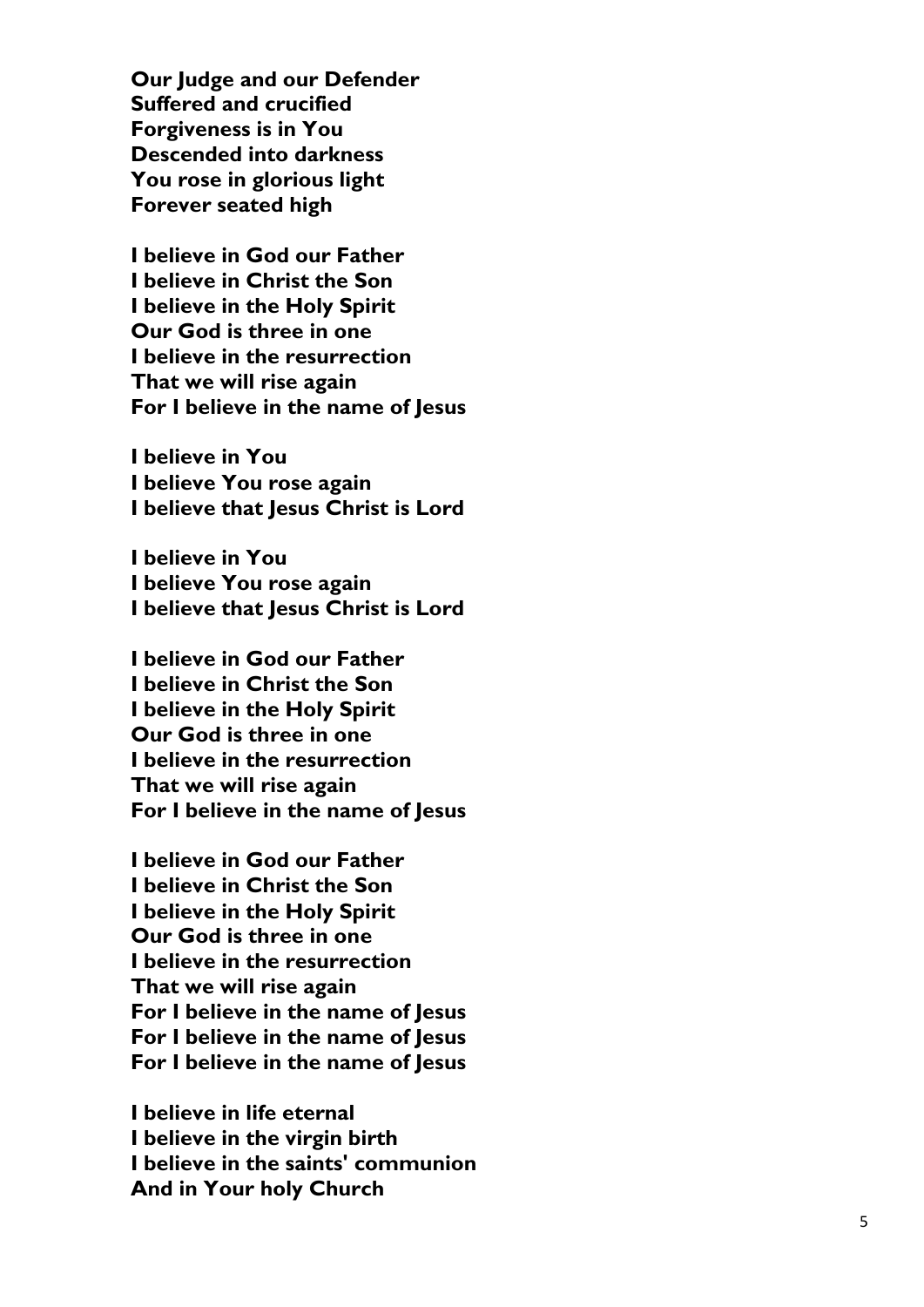**I believe in the resurrection When Jesus comes again For I believe, in the name of Jesus**

**I believe in God our Father I believe in Christ the Son I believe in the Holy Spirit Our God is three in one I believe in the resurrection That we will rise again For I believe in the name of Jesus**

**I believe in God our Father I believe in Christ the Son I believe in the Holy Spirit Our God is three in one I believe in the resurrection That we will rise again For I believe in the name of Jesus For I believe in the name of Jesus For I believe in the name of Jesus**

#### *Between each petition:*

Lord in your mercy

#### *All* **hear our prayer.**

#### *At the end the following may be said:*

Merciful Father,

*All* **accept these prayers for the sake of your Son, our Saviour Jesus Christ. Amen.**

**The Peace**

God makes peace within us.

- *All* **Let us claim it**. God makes peace between us.
- *All* **Let us share it**. The peace of the Lord be with you.
- *All* **And also with you**.

**Time to Pray**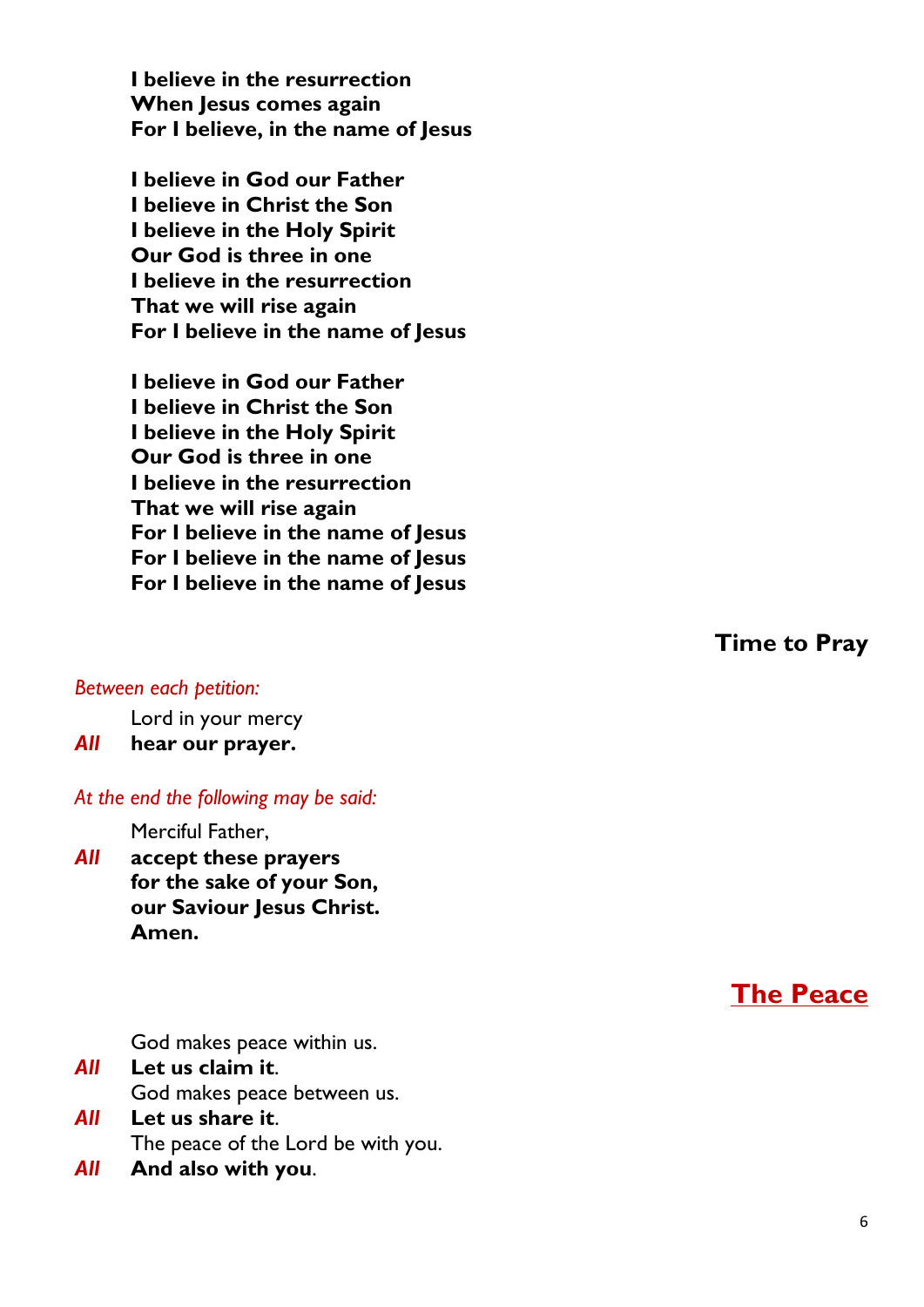*All* **Guide me, O thou great Redeemer, pilgrim through this barren land; I am weak, but thou art mighty, hold me with thy pow'rful hand: Bread of Heaven, Bread of Heaven, feed me till I want no more, feed me till I want no more.**

> **Open now the crystal fountain whence the healing stream doth flow; let the fire and cloudy pillar lead me all my journey through: strong deliv'rer, strong deliv'rer be thou still my strength and shield, be thou still my strength and shield.**

> **When I tread the verge of Jordan, bid my anxious fears subside; death of death, and hell's destruction, land me safe on Canaan's side: songs and praises, songs of praises, I will ever give to thee, I will ever give to thee.**

### **Sharing in Holy Communion**

| <b>Minister</b> | The Lord is here                                                                                                                                                            |
|-----------------|-----------------------------------------------------------------------------------------------------------------------------------------------------------------------------|
| All             | God's Spirit is with us.                                                                                                                                                    |
| <b>Minister</b> | Lift up your hearts.                                                                                                                                                        |
| All             | We lift them to the Lord.                                                                                                                                                   |
| <b>Minister</b> | Let us give thanks to the Lord our God.                                                                                                                                     |
| All             | It is right to give thanks and praise.                                                                                                                                      |
| Children        | Why is it right to give thanks and praise?                                                                                                                                  |
| All             | Listen, and we will hear.                                                                                                                                                   |
| Left side       | Lord of all life,<br>you created the universe,<br>where all living things reflect your glory.<br>You give us this great and beautiful earth,<br>to discover and to cherish. |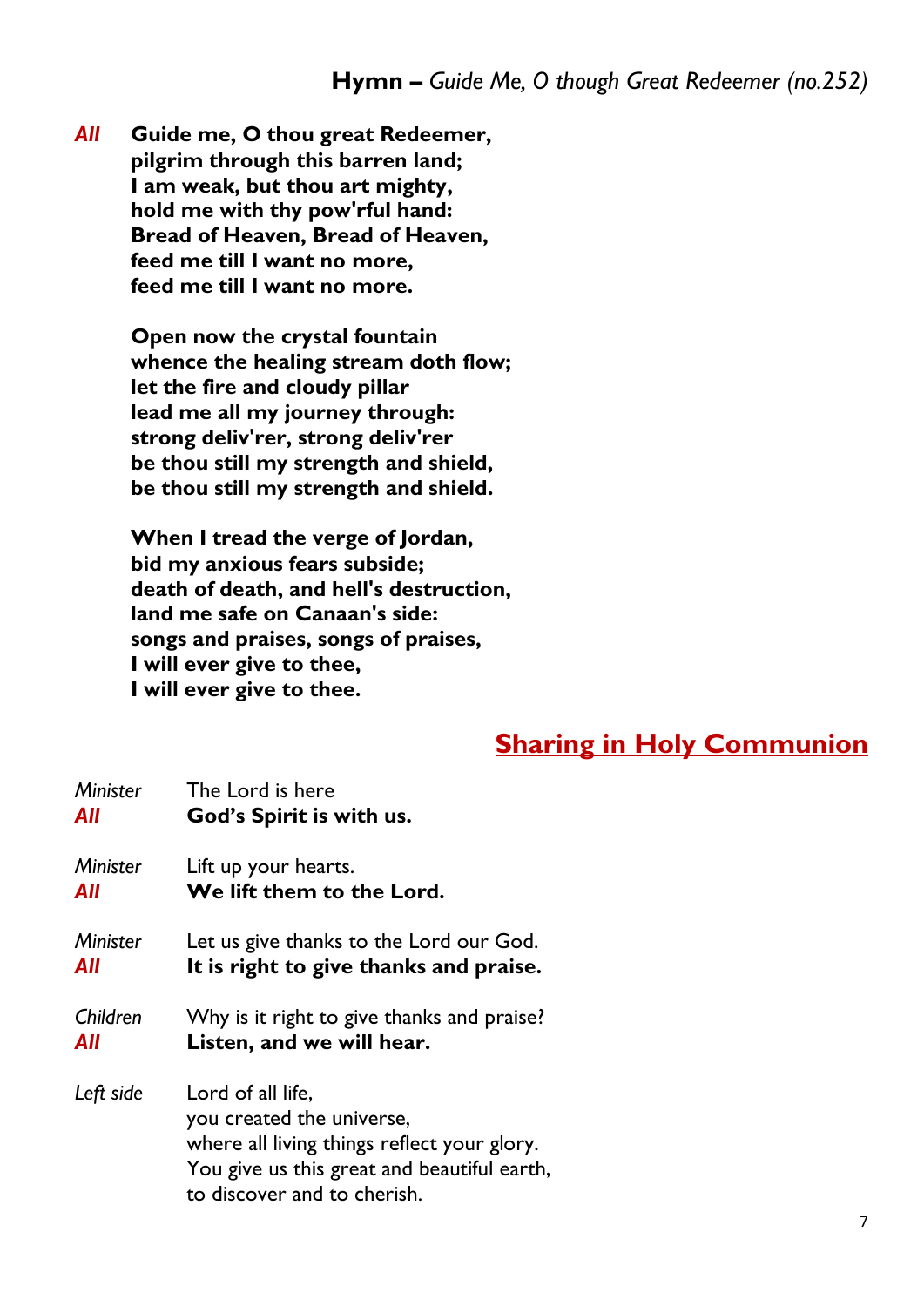| Right side | You give us your love,               |
|------------|--------------------------------------|
|            | even when things go wrong.           |
|            | Jesus knew hurt and pain.            |
|            | Through him you wipe away our tears, |
|            | and fill us with your peace.         |
|            |                                      |

- *All* **You made us all, each wonderfully different, to join with the angels and sing your praise: Holy, holy, holy Lord, God of power and might, heaven and earth are full of your glory. Hosanna in the highest.**
- *Left side* We thank you, loving Father, because, when we turned away, you sent Jesus, your Son.
- *Right side* He gave his life for us on the cross and shows us the way to live.
- *All* **Send your Holy Spirit that these gifts of bread and wine may be for us Christ's body and his blood.**
- *Children* Why do we share this bread and wine? *All* **Listen, and we will hear.**
- *Minister* On the night before he died, when darkness had fallen, Jesus took bread. He gave thanks, broke it, and shared it with his disciples, saying: 'This is my body, given for you. Do this to remember me.'

After they had eaten, he took the cup of wine, gave thanks, and shared it with his disciples, saying: 'This is my blood, poured out for you and for many, for the forgiveness of sins.

'So Father, with this bread and this cup we celebrate his love, his death, his risen life.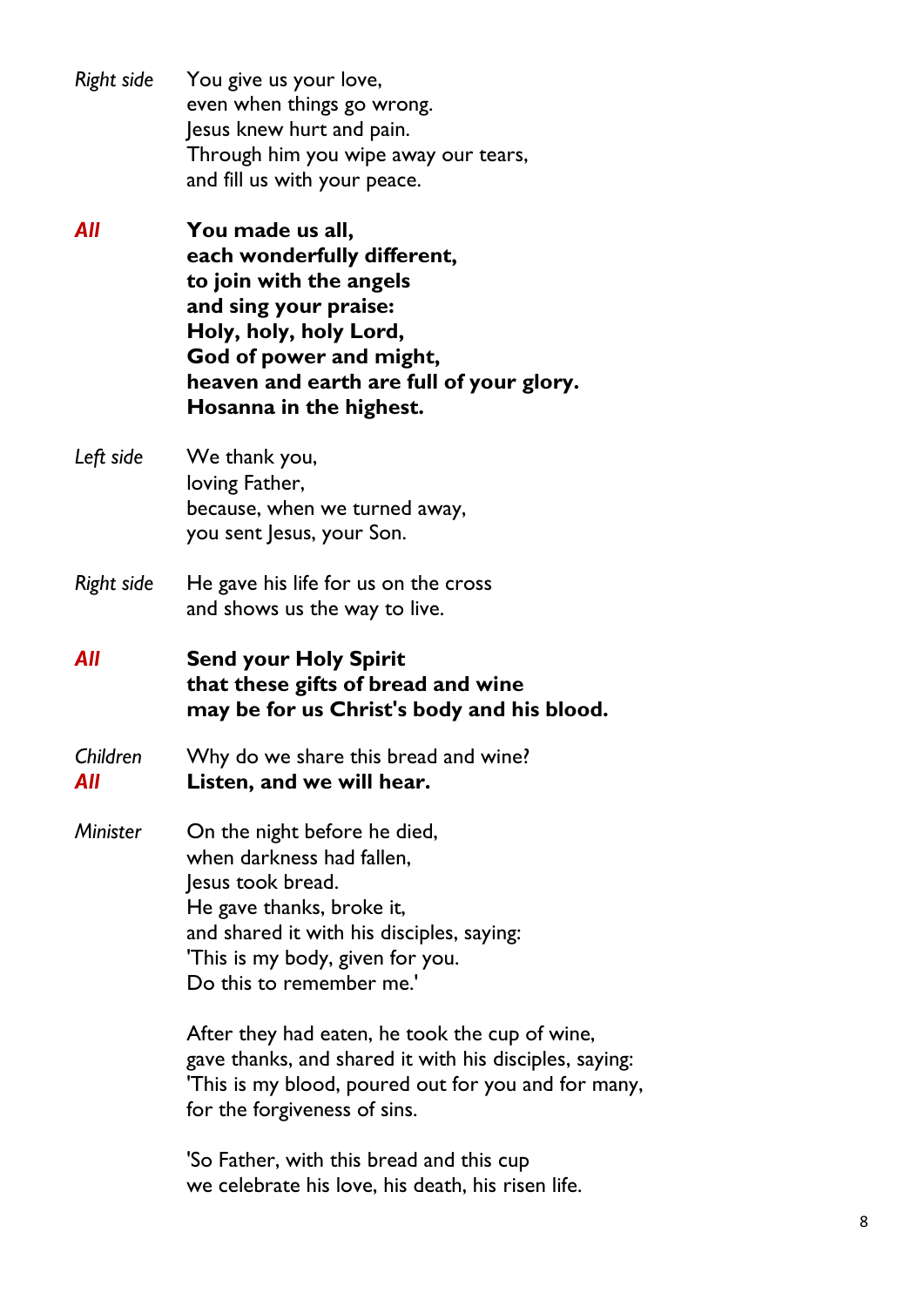As you feed us with these gifts, send your Holy Spirit, and change us more and more to be like Jesus our Saviour.

*Children* How do we follow Jesus Christ? *All* **Listen, and we will hear.** *Minister* Help us, Father, to love one another,

as we look forward to that day when suffering is ended, and all creation is gathered in your loving arms. And now with all your saints we give you glory, through Jesus Christ, in the strength of the Spirit, today and for ever. *All* **Amen.**

**The Lord's Prayer**

As our Saviour taught us, so we pray

*All* **Our Father, who art in heaven, hallowed be thy name, thy kingdom come, thy will be done, on earth as it is in heaven. Give us this day our daily bread. And forgive us our trespasses as we forgive those who trespass against us. And lead us not into temptation but deliver us from evil. For thine is the kingdom, the power and the glory for ever and ever. Amen.**

**Breaking of the Bread**

We break this bread to share in the body of Christ.

*All* **Though we are many, we are one body, because we all share in one bread.**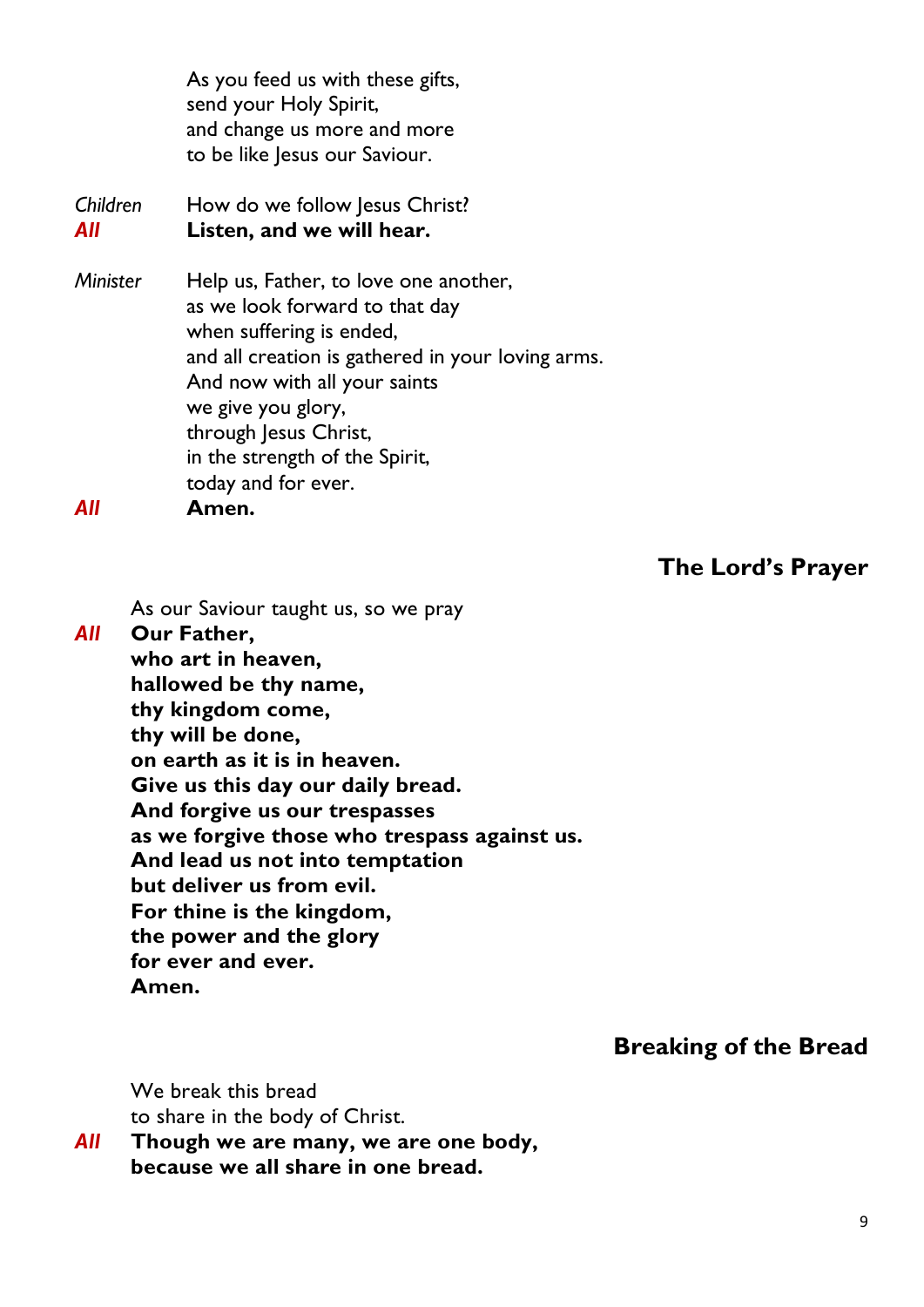# **Giving of Communion**

*All* **Let us share this special meal together. Let's remember Jesus died for us and rose again, and is with us now. Let's draw close to God and to each other around God's table.**

### *All* **Jesus,**

**I believe that you are present in our communion. Whether I am here physically or virtually, I love you above all things, and I desire to receive you into my soul. Come, I pray, spiritually into my heart. I embrace you as if you were already there and unite myself wholly to you. Never permit me to be separated from you. Amen.**

#### *We receive Communion.*

# **Going out to Serve God**

Loving Father,

we thank you for feeding us at the supper of your Son:

sustain us with your Spirit,

that we may serve you here on earth

until our joy is complete in heaven,

and we share in the eternal banquet

with Jesus Christ our Lord.

### *All* **Amen.**

For bringing us together in love.

#### *All* **Thank you!**

For feeding us with your very self.

*All* **Thank you!**

For the power of your Spirit.

### *All* **Thank you!**

For sending us out into the world filled with your Spirit.

### *All* **Thank you!**

## **Notices**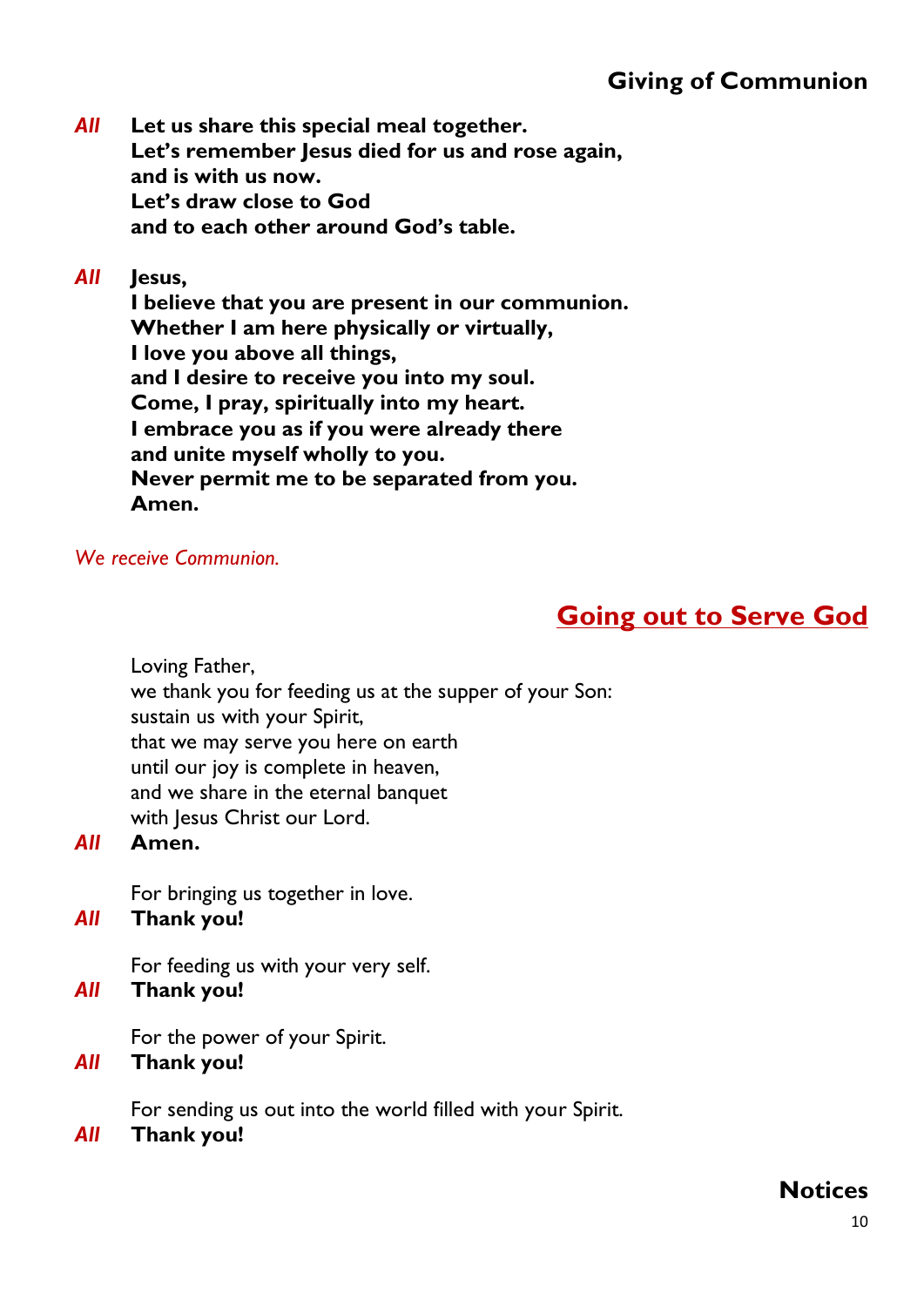**When I fear my faith will fail Christ will hold me fast When the tempter would prevail He will hold me fast. I could never keep my hold Through life's fearful path For my love is often cold He must hold me fast**

*He will hold me fast He will hold me fast For my Saviour loves me so He will hold me fast*

**Those He saves are His delight Christ will hold me fast Precious in His holy sight He will hold me fast He'll not let my soul be lost His promises shall last Bought by Him at such a cost He will hold me fast**

*He will hold me fast He will hold me fast For my Saviour loves me so He will hold me fast*

**For my life He bled and died Christ will hold me fast Justice has been satisfied He will hold me fast Raised with Him to endless life He will hold me fast Till our faith is turned to sight When he comes at last**

*He will hold me fast He will hold me fast For my Saviour loves me so He will hold me fast*